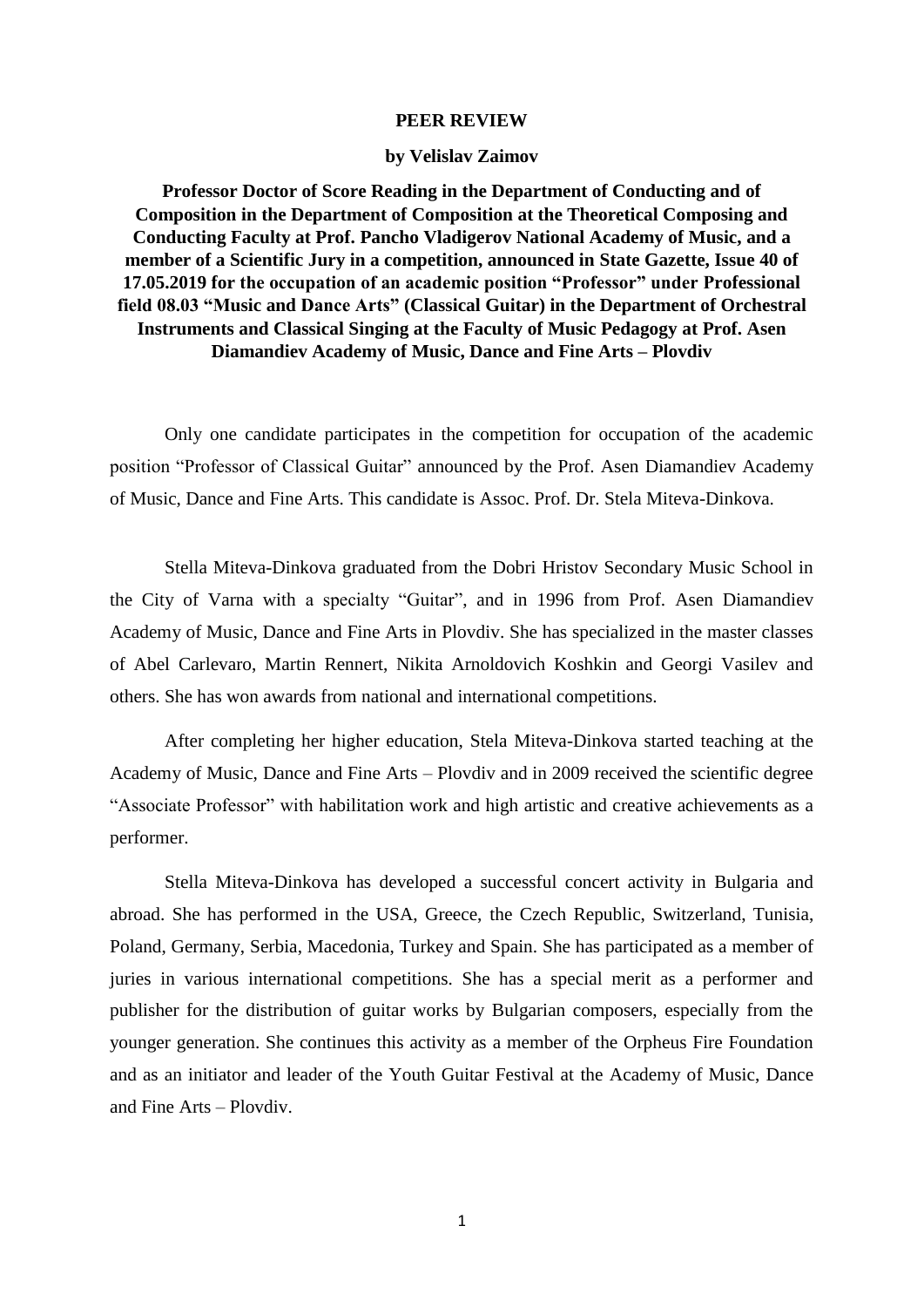In 2015, Stela Dinkova was awarded the Rector's Award by the Academy of Music, Dance and Fine Art for "high activity in the educational process and creative achievements of students".

As a habilitation work, Stela Miteva-Dinkova presented her artistic and creative achievements for the period from 2009 until 2019 after acquiring the scientific position of "Associate Professor". These are her concert performances, grouped in several directions:

> *Solo recitals abroad; Chamber concerts with flute and guitar; Chamber concert with ensemble works for guitar, violin and clarinet; Concert for guitar and orchestra; Concert for two guitars and orchestra; Concert for three guitars and orchestra;*

The Reference shows that the concert activity of Stela Miteva-Dinkova is too rich and diverse. She is one of the leading guitarists in Bulgaria with a rich repertoire both as a soloist and as a participant in various chamber ensembles with a guitar. Her biography also includes performances for guitar or orchestra. In other words, her activity covers all genres of works for classical guitar.

I would like to emphasize on the presentation of a number of works by Bulgarian composers such as Plamen Arabov, Rosen Balkanski, Vladimir Vlaev, Ognyan Valev at the Lausanne Conservatory, Sion (Switzerland) and at the Karol Lipinski Music Academy, Wroclaw (Poland), where the performance of the works was accompanied by a lecture on Bulgarian guitar music. This broadened our knowledge of Bulgarian musical culture abroad, since guitar literature produced by our composers is relatively small and has only been around for the last three or four decades. As a contribution to the distribution of Bulgarian guitar music, the performance of Rosen Balkanski's  $\pi$ Fantasia Concertante" – a concert for three guitars and chamber orchestra in 2016 at the Second International Guitar Festival together with the guitarists Georgi Vasilev and Boyan Doychev and with the Pleven Philharmonic Orchestra and the conductor Slavey Tinchev should be noted.

The repeated performances of works such as the concert for guitar and orchestra "Fantasía Para Un Gentilhombre" by the Spanish composer Joaquin Rodrigo present Stela Miteva-Dinkova as prominent instrumentalists, of which there are very few in Bulgaria.